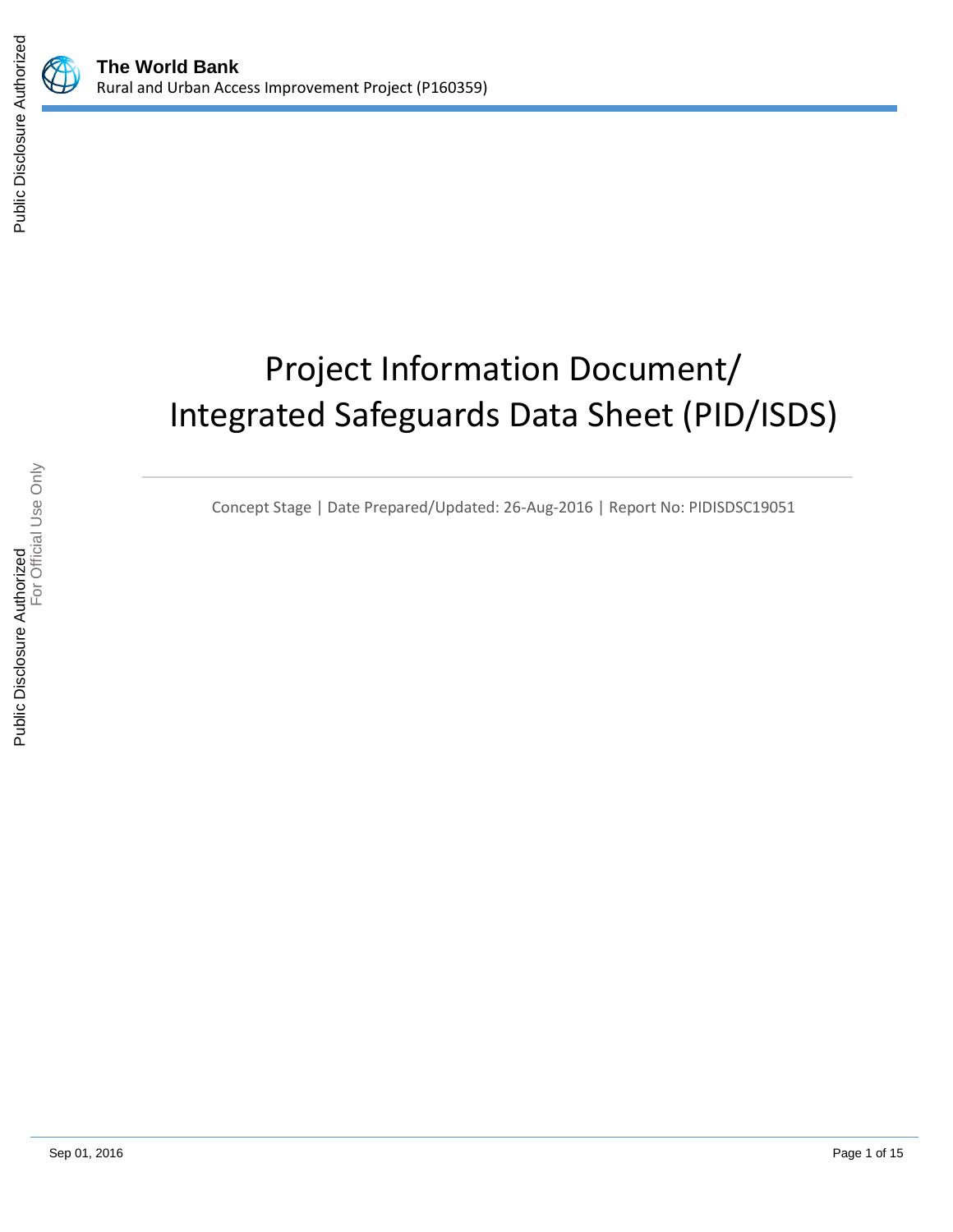

#### **BASIC INFORMATION**

#### **A. Basic Project Data**

| Country                             | Project ID                      | Parent Project ID (if any)                                                                                                       | Project Name                                                             |
|-------------------------------------|---------------------------------|----------------------------------------------------------------------------------------------------------------------------------|--------------------------------------------------------------------------|
| Nicaragua                           | P160359                         |                                                                                                                                  | <b>Rural and Urban Access</b><br><b>Improvement Project</b><br>(P160359) |
| Region                              | <b>Estimated Appraisal Date</b> | <b>Estimated Board Date</b>                                                                                                      | Practice Area (Lead)                                                     |
| LATIN AMERICA AND<br>CARIBBEAN      | Jan 09, 2017                    | Mar 31, 2017                                                                                                                     | Transport & ICT                                                          |
| Lending Instrument                  | Borrower(s)                     | <b>Implementing Agency</b>                                                                                                       |                                                                          |
| <b>Investment Project Financing</b> | Republic of Nicaragua           | Ministerio de Transporte e<br>Infraestructura (Ministry of<br>Transport and<br>Infrastructure), Road<br>Maintenance Fund (FOMAV) |                                                                          |

#### **Financing (in USD Million)**

| <b>Financing Source</b>                     | Amount |
|---------------------------------------------|--------|
| International Development Association (IDA) | 80.00  |
| <b>Total Project Cost</b>                   | 80.00  |
|                                             |        |

Environmental Assessment Category **Concept Review Decision** 

B-Partial Assessment Track I-The review did authorize the preparation to continue

Other Decision (as needed)

Type here to enter text

#### **B. Introduction and Context**

#### Country Context

*Nicaragua remains one of the Latin American and the Caribbean region's least developed countries, but has had a strong economic growth.* With per capital gross national income of US\$1,800, Nicaragua's annual economic growth has averaged 4.8 percent in the last six years. In 2014, real gross domestic product (GDP) increased by 4.7 percent. A key engine of this economic growth has been growth in the manufacturing industry (mainly food products and textiles), although construction, mining, fisheries, and general commerce have all been expanding since 2010. Agricultural production experienced a slight decrease stemming from adverse weather conditions causing drought, which contributed to a poor export performance. Looking forward, agriculture is expected to be bolstered by increased production of coffee from 2017 as output recovers from disease and drought and private consumption is expected to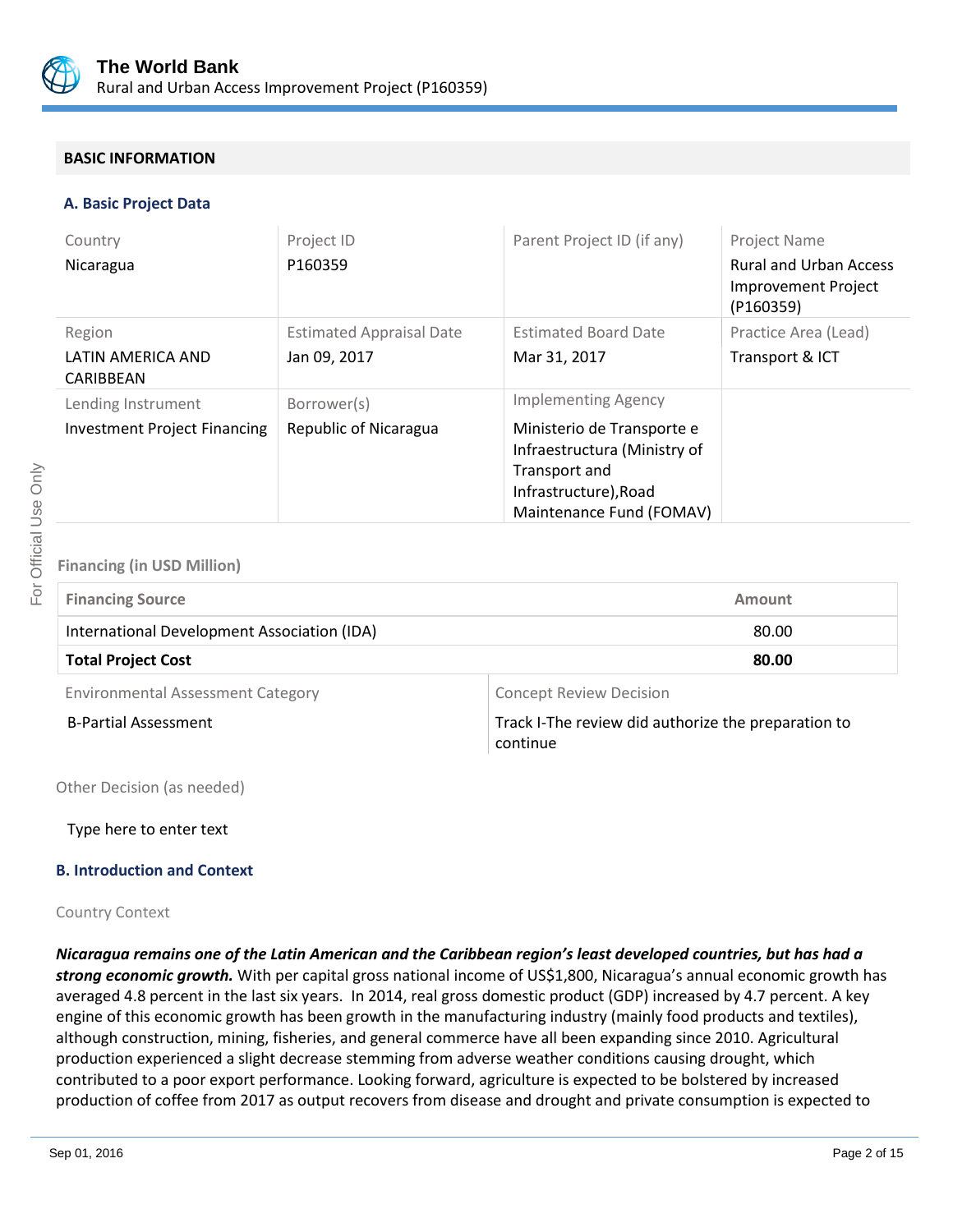

recover, driving a sustained expansion in agricultural and dairy/livestock exports. Economic growth is estimated to average 4.4 percent between 2016 and 2018, reflecting public investment projects and public-sector wage rises ahead of the presidential election in November 2016 and municipal polls in 2017.<sup>1</sup>

*While poverty levels have declined, significant challenges remain with respect to boosting shared prosperity.* The second half of the 2000s brought a notable reduction in poverty and inequality. In contrast to the 2001-2005 period, in which poverty essentially stayed constant at 48 percent, the country saw a significant reduction in the general poverty in the following years dropping to 42.5 percent by 2009 and further reaching a national rate of 29.6 percent by 2014, according to the 2014 Standard of Living Survey by the National Development Information Institute. Meanwhile, in the same period extreme poverty dropped 6 percent, from 14.6 percent in 2009 to 8.3 in 2014. Despite progress made, challenges remain on poverty reduction and the enhancement of shared prosperity given that most of the poor live in rural areas and in remote communities where access to basic services is still constrained by limited infrastructure, including rural roads, notwithstanding their economic potential.

*Nicaragua's socio-economic development has been negatively affected by natural disasters, climatic conditions and epidemics.* The country's geographic location makes it vulnerable to climate-related phenomena such as droughts, hurricanes, El Niño-Southern Oscillation and its related events, including floods and landslides, along with geological events (e.g., earthquakes and volcanic eruptions). In the last six years alone, Nicaragua has witnessed the effects of five highly destructive tropical storms and hurricanes, which caused significant social suffering and devastating economic and financial losses. Basic social infrastructure has been the most affected, including the transport system. The 2001 droughts caused a loss of 2.15 percent to GDP; the 2007 Hurricane Felix was responsible for 14.4 percent GDP loss; while heavy rains in 2007 in the northwestern region and the 2011 Tropical Depression 12E, wiped out 3 and 6.8 percent of GDP respectively. While precise GDP losses for the 2009 Hurricane Ida are not available, they were likely to be the most significant. These events contributed to large fiscal deficits and debt accumulations requiring Nicaragua to restructure its public debt in 2007. Severe budget constraints, at the same time, have limited Nicaragua's ability to finance adaptation and mitigation activities. Efforts to address this challenge are being made at the national level through the National System for Prevention, Mitigation and Attention to Disasters Executive Secretariat (SINAPRED), and are also gradually being integrated into policy and administrative actions in Ministries using SINAPRED data in their planning, and with increased coordination at regional levels.

#### Sectoral and Institutional Context

*Nicaragua relies on roads and waterways as the main modes, with roads carrying 55.08 percent of the total freight traffic and waterways 44.66 percent as of 2014.* Waterways, including river, lake and coastal maritime shipping, are important for moving people and goods, particularly in the Caribbean coast areas where land transport is underdeveloped. Nicaragua has five international seaports on the Caribbean and Pacific coasts, one river port (*El Rama*), which is vital for maritime freight traffic between the Pacific and Caribbean coasts, and seven lake ports, six of which on Lake Nicaragua and one on Lake Managua. All ports are under the jurisdiction of National Port Authority. The Pan-American Highway crosses the country from north to south and is the main road link to access seaports on the Atlantic coast of the isthmus, principally Puerto Cortés in Honduras and Puerto Limón in Costa Rica. As paved roads linking the Pacific and the Atlantic coasts are still lacking, most of the country's agricultural exports are shipped through these ports at a significant cost. The domestic air transport system with 16 airports is in an underdeveloped stage. The main international airport, Managua International Airport, handles most air traffic. The railway system had ceased to exist. In terms of freight transport at the national level, the annual volume is estimated at 13 million tons, and is expected to

 $\overline{a}$ 

<sup>1</sup> Economist Intelligence Unit (2016) Country Report: Nicaragua, generated on July 5.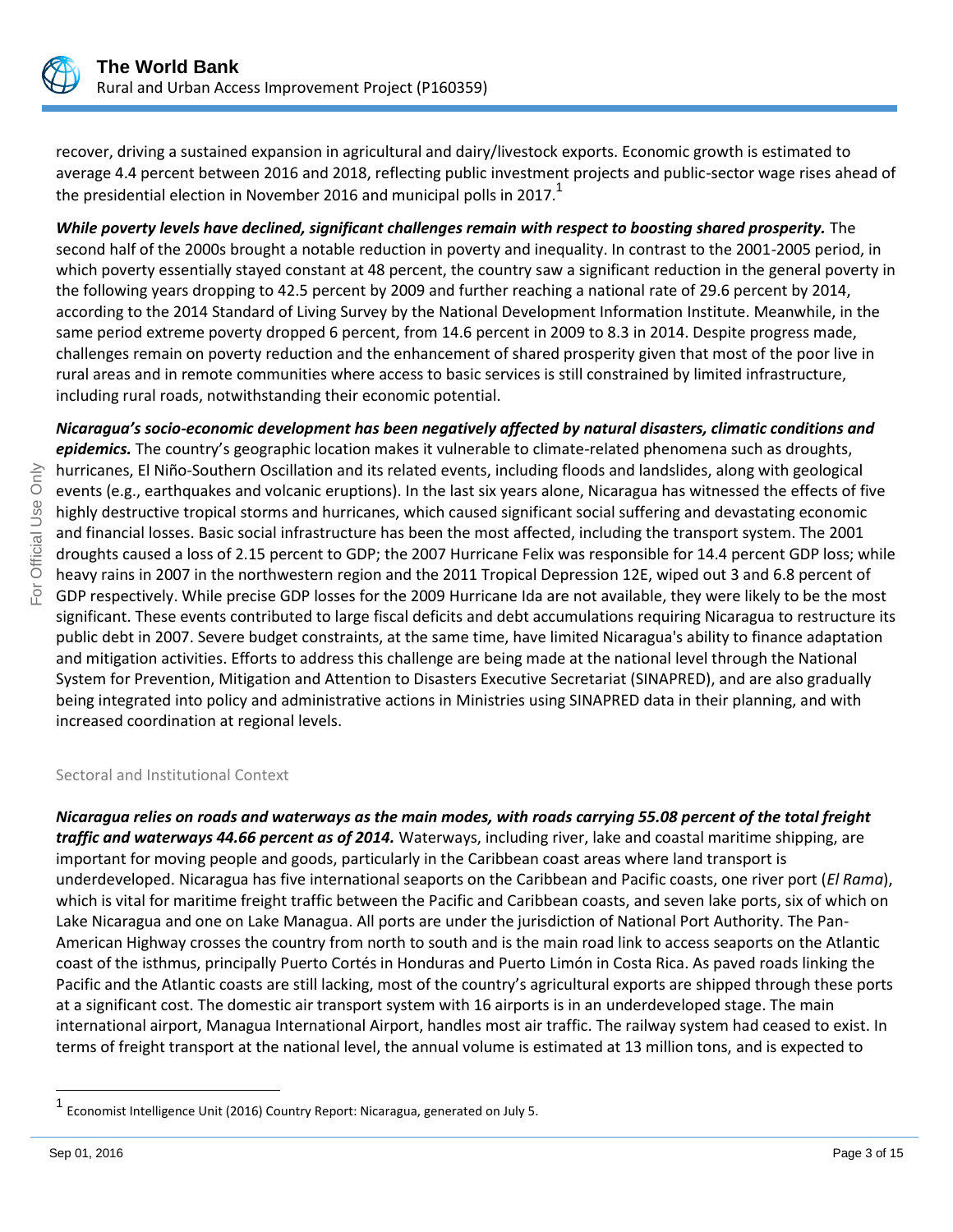

increase 2.8 times by 2033. Given that domestic consumption is concentrated in Managua, the smooth flow of freight through the city should be promoted. With a Logistics Performance Index of 2.53, Nicaragua ranks second to last among the Central American countries and 102<sup>nd</sup> out of 160 countries worldwide. The main logistics challenges stem from the high transportation costs, limited capacity of ports, reliance on ports in neighboring countries, and long customs clearance waiting times.

*While the road infrastructure quality has improved in recent years, there remain deficiencies that restrict mobility and network connectivity.* Nicaragua's current road network totals 24,137 km, which is an increase from 22,111 km classified in 2010. With the introduction of programs for rural road improvements, and the completion of some key transit routes, the infrastructure quality has improved over recent years reflected in a 10 percentage point gain in perceptions as measured by the Global Competitiveness Index. Since 2010, the size of the paved network increased from 2,814 km to 3,653 km and the share of population with an access to a paved road increased from 28 to 38 percent. However, the size of the paved roads as a share of the whole road network still remains quite low at only 15 percent, of which 28 percent is in fair or poor condition (based on 2014 surface condition surveys). This puts Nicaragua behind its Central American neighbors in terms of overall road infrastructure quality. The road sector is also challenged by an increasing maintenance burden in the face of a static and inadequate cost recovery base and increasingly frequent natural disasters that cause significant damages to road and bridge infrastructure. The Ministry of Transport and Infrastructure (MTI), supported under the ongoing World Bank-financed roads project, has developed a Comprehensive Productive Roads Program with the aim of optimizing road infrastructure investments in the productive zones based on multi-criteria analysis to prioritize productive roads projects based on the strategic, social, economic, technical and environmental factors.

*The State is the owner of the road infrastructure.* The administrator function lies with the MTI, which has a number of directorates in charge of different aspects of planning and implementation of projects. MTI also plays the manager role in the provision of rehabilitation, improvements, upgrades and new constructions. The Road Maintenance Fund (FOMAV) established in 2000 is in charge of routine and periodic maintenance of the main national road network. Further, as per Article 7 of Law No. 706 dated October 8, 2009, FOMAV signs an agreement with the *Asociación de Municipios de Nicaragua* (AMUNIC, Association of Municipalities of Nicaragua) for the maintenance of municipal rural roads on an annual basis. The cost of maintenance of municipal roads takes up 20 percent of FOMAV's revenues. FOMAV's main source of financing is the fuel levy (diesel and petrol), charged at some 16 cents to the dollar. The supplier role is undertaken by a variety of actors including private contractors, micro-enterprises (for routine maintenance of the main road network), Community Modules for Adoquines (MCAs), and force account operations by the regional construction corporation (COERCO).

*Nicaragua also faces a number of challenges in road safety, especially with the rising level of motorization.* Over the period of 2007-2012, the number of road accidents increased by almost 27 percent, and the number of road accident fatalities by 30 percent. In 2012, there were 679 fatalities registered officially on Nicaraguan roads<sup>2</sup>, a rate of 13 deaths per 10,000 motor vehicles, which is about 25 times greater than the rate in Sweden and United Kingdom. Per population of 100,000, this is an annual rate of about 11 fatalities, which is more than twice the death rate of 5 in the safest countries in the world. Over the period of 2007-2012, a total of 3,500 people died in the accidents on Nicaraguan roads and over 30,000 were injured. Motorcycles account for the largest share of road accident fatalities (30 percent) and injuries (45 percent). Considering that the motorization level increased during the same period by 32 percent, the situation is expected to further deteriorate if serious measures are not taken. To address this, the Government of Nicaragua has launched several initiatives to achieve road safety objectives defined in the new National Road Safety Strategy for 2013-2018 of reducing road traffic fatalities by 20 percent.

<sup>&</sup>lt;u>2</u><br><sup>2</sup> This data from the traffic police includes deaths that occurred on site, and does not capture the deaths that may have accrued in post-crash hospital care.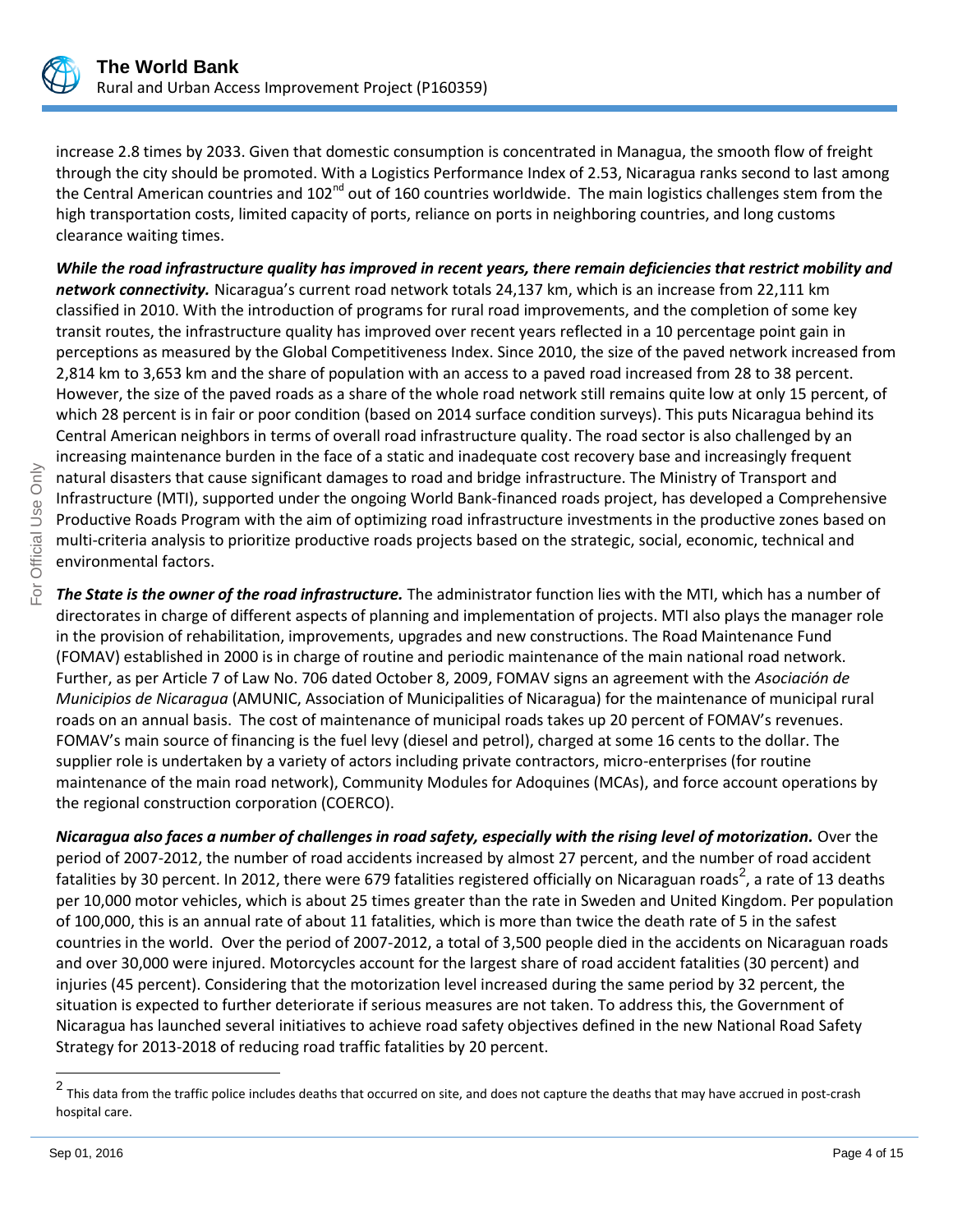

#### Relationship to CPF

*The proposed Project is fully aligned with the World Bank Group (WBG) Country Partnership Strategy (CPS) for the period of FY2013-2017 for Nicaragua.<sup>3</sup>* It contributes to both key strategic areas of the CPS: (i) raising welfare by improving access to quality basic services; and (ii) raising incomes by enhancing productivity, competitiveness and diversification. In support of the first strategic area, the Project seeks to improve road infrastructure to facilitate access to basic services for the rural poor, especially during the rainy season. As part of the second strategic area, the CPS notes the success of the MCA model for rural road construction*,* which has been an effective job creation instrument for vulnerable communities, including women, generating over 9,000 short-term jobs to date (as reported by the 2015 CPS Performance and Learning Review). The proposed Project will build on the lessons of previous World Bank engagement to continue building on the success of this model and convert the MCAs for road construction into micro-enterprises for maintenance to provide longer-term employment opportunities. The CPS also identifies among priorities the need to improve the condition of the road network, with an emphasis on strengthening management and sustainability of road assets, implementing more climate resilience measures, and ensuring greater transparency in the selection of road segments.

*In addition, the proposed Project will contribute to the transversal theme on gender defined in the CPS.* Specifically, the Project will continue enhancing women's empowerment and employment opportunities in the rural road construction works through the MCA model developed under previous transport operations. Moreover, the proposed Project will build on the recommendations made by the recently completed gender study on Road to Agency funded under the gender umbrella trust fund in order to further enhance women's participation in the rural road works. The study's findings have been disseminated to the counterparts in Nicaragua, namely MTI and the Ministry of Family, in September 2015. As a result, MTI has agreed to incorporate the study's recommendations in the proposed Project, specifically focusing on the following issues: (i) addressing removal of barriers to even greater participation of women in the rural road works (such as unpreparedness, childcare constraints, lack of information, etc.); (ii) diversifying tasks for women's agency leaving options open to women's choice, accompanied by proper technical and gender-sensitization training; and (iii) enhancing long-term job prospects of women through piloting routine maintenance works for *adoquines* roads by converting former MCAs into small maintenance micro-enterprises.

*The Project expects to address the disaster risk and climate change transversal theme of the CPS*. It will do this through incorporating climate-proven design and standards to ensure proper drainage and resilience to heavy rainfall, flooding, and landslides as well as other climate-related hazards identified through the climate screening on Project-financed road sections. The Project will also provide support to develop adaptation capacity within the MTI and FOMAV to mitigate climate change in the road sector. This support will also be aligned with the goals of the Strategic Framework for Developing the Dry Corridor in Nicaragua, currently under preparation.

*Proposed Project activities also contribute towards meeting the goals of both the National Human Development Plan and the National Transport Plan of Nicaragua, aimed at reducing poverty, contributing to the development of productive zones, and improving the quality of life of the population living in the targeted areas.* MTI is committed to supporting economic growth and poverty reduction by improving the road infrastructure in the productive zones with direct benefits to the agricultural, tourism and trade sectors, thus reducing costs of crop and livestock production, increasing the overall economy, improving access, mobility and accessibility to the areas of high productivity.

 $\overline{a}$ 

<sup>3</sup> Country Partnership Strategy (CPS) for the Republic of Nicaragua (FY2013-2017), Report No: 69231-NI, dated October 3, 2012.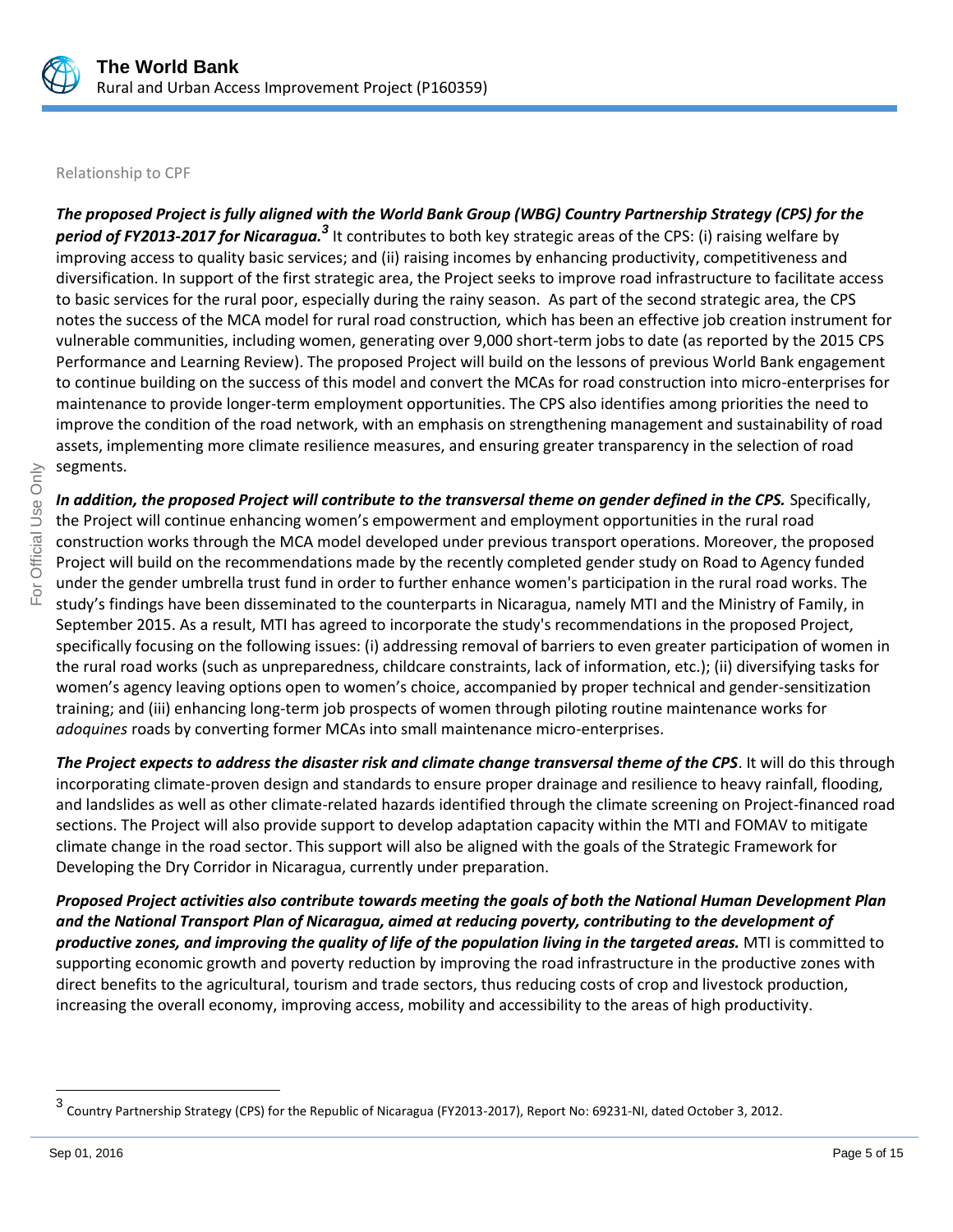

#### **C. Proposed Development Objective(s)**

To improve safe and sustainable access to markets and services in targeted rural and urban areas of Nicaragua and enable the Recipient to respond promptly and effectively to an Eligible Emergency.

Key Results (From PCN)

Proposed PDO level results indicators:

- Reduced total travel time on improved rural road sections;
- Greater share of population with access to an all-weather road in the project area (proportion and number of people living within 2 km), disaggregated by gender;
- Reduced number of road traffic fatalities on selected road sections.

#### **D. Concept Description**

The proposed Project will be financed by an IDA credit of US\$80 million, and will build on the lessons and results from the previous World Bank-financed transport projects while expanding to new areas of engagement addressing road safety and climate change challenges. The Project will finance the following components:

**Component 1: Road infrastructure improvement (estimated cost US\$73 million including contingencies).** The first component will finance physical works for road rehabilitation and maintenance to improve road connections of population to social services and markets and to ensure sustainability of road assets:

- i. *Sub-Component 1.1: Decongesting roads providing urban access to Managua.* This sub-component is intended to increase road capacity and reduce congestion through upgrading La Garita-Tipitapa (6.6 km) and Las Piedrecitas - Mateare (11.8 Km) road sections from two to four lanes to improve access to Managua for commuters and reduce transport costs for the transit traffic (La Garita – Tipitapa forms part of the Northern Corridor of the Pan-American Highway). Physical road safety measures will be incorporated in the design to ensure safety of the pedestrians and non-motorized traffic (NMT) and subjected to the road safety audits financed under component 2.2. The consulting services for supervision of works are also proposed to be financed under this component;
- ii. *Sub-Component 1.2: Rehabilitating and improving rural roads* through paving selected rural road sections with *adoquines* (cobblestone) surfacing or any other viable surface replacement option acceptable to IDA, all within the existing right of way. This sub-component will finance priority road improvement works for approximately 50 km of rural roads in key productive regions using MCA approach for the labor-intensive works of laying *adoquines*, and the construction of simple drainage facilities and structures. The larger and more experienced private sector firms will be contracted to carry out the equipment-intensive earthworks on these roads and major suppliers will be procured for *adoquines* in line with the procurement guidelines of the World Bank. This sub-component is intended to: (i) improve all-weather access to essential markets and services for the target population in the intervention regions; (ii) increase resilience of rural roads to climate and flooding through proper drainage facilities and structures; and (ii) create short-term employment opportunities in road construction industry and provide skill-building opportunities, specifically encouraging greater participation of women;

#### iii. *Sub-Component 1.3: Maintaining the road assets* through the following interventions:

a. *Periodic maintenance of the 20 km of priority section of the core trunk road network under FOMAV applying asphalt resurfacing, all within the existing right of way.* This will contribute to alleviating the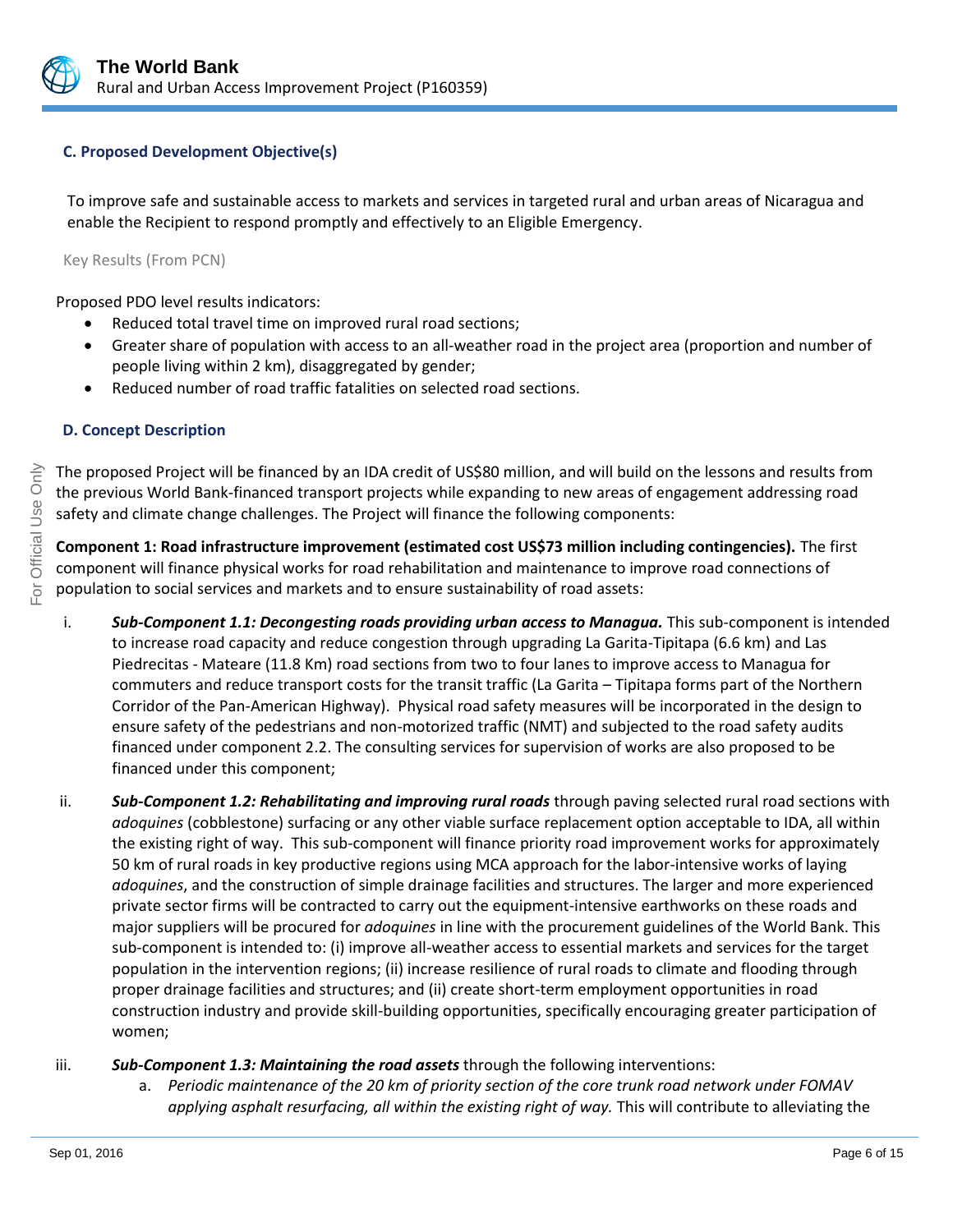

transport logistics burden on the core road network, reducing transport costs, and increasing productivity. The proposed asphalt resurfacing will be in line with standard technical specifications in the country and internationally;

b. *Results-based minor routine maintenance of selected rural roads paved with adoquines, all within the existing right of way.* The routine maintenance works will be carried out by small micro-enterprises, created from the former MCAs in an effort to provide sustainability of the MCA model, generate longer term employment opportunities for former MCA workers, and ensure preservation of the adoquines rural roads and Project investments. The first results-based minor routine maintenance contract on the adoquines roads was piloted under the ongoing IDA-financed Rural Roads Infrastructure and Improvement Project (P123447), under which the former MCAs were converted into the first microenterprises. This sub-component will support FOMAV in expanding this approach to other adoquines roads and creating more community based micro-enterprises. Similar to the MCA model, women will be specifically encouraged to participate.

**Component 2: Road Safety (total estimated cost US\$5 million).** This component will potentially support activities to strengthen the institutional capacity for managing road safety and physical works to improve road safety measures of the road network. The proposed interventions will include:

- i. **Sub-Component 2.1: Reducing selected road accident hazardous spots.** This sub-component will finance the implementation of physical road safety measures at the selected top critical spots with highest road fatality risks identified by the Road Safety Assessment of Nicaragua's Paved Road Network financed by Inter- American Development Bank in 2013. The list of priority critical spots will be selected for inclusion in the Project based on the public consultations to ensure that the voices of women and children as well as vulnerable groups are considered;
- ii. *Sub-component 2.2: Building road safety management capacity.* This sub-component will support the implementation of Nicaragua's Road Safety Strategy for the period of 2013-2018 and capacity building for managing road safety. It will also finance a road safety audit and/or pedestrian safety study for the La Garita – Tipitapa and Las Piedrecitas – Mateare road sections to inform the design on safety measures for pedestrians and non-motorized traffic that will be implemented under component 1.1.

**Component 3: Institutional Strengthening and Implementation Support (total estimated cost US\$ 2 million).** This component would support the MTI and FOMAV in the following:

- i. *Developing adaptation capacity to climate change in the road sector***.** This sub-component will build on the findings and recommendations of the currently ongoing study financed by the Nordic Development Fund. The study identifies the institutional capacity needs for addressing climate change in the road sector and will develop climate change scenarios for the roads most vulnerable to climate impacts. This sub-component will be also aligned with the approaches proposed in the Strategic Framework for Developing the Dry Corridor in Nicaragua, currently being prepared by the Government with support from the World Bank;
- ii. *Strengthening monitoring and evaluation capacity and quality of statistical data in the transport sector.* This subcomponent will support the MTI's Planning Unit in: (i) strengthening its monitoring and evaluation capacity and collection of road sector statistical data; and (iii) administration and management of information collected through the statistical software program;
- iii. *Impact Evaluation.* This sub-component will support the forward-looking evaluation of impacts from the interventions proposed in this Project.

**Component 4: Immediate Response Mechanism** (with an initial zero dollar allocation. In the event this component is activated, it will be financed with IDA funds). This component allows for the possibility to access resources for eligible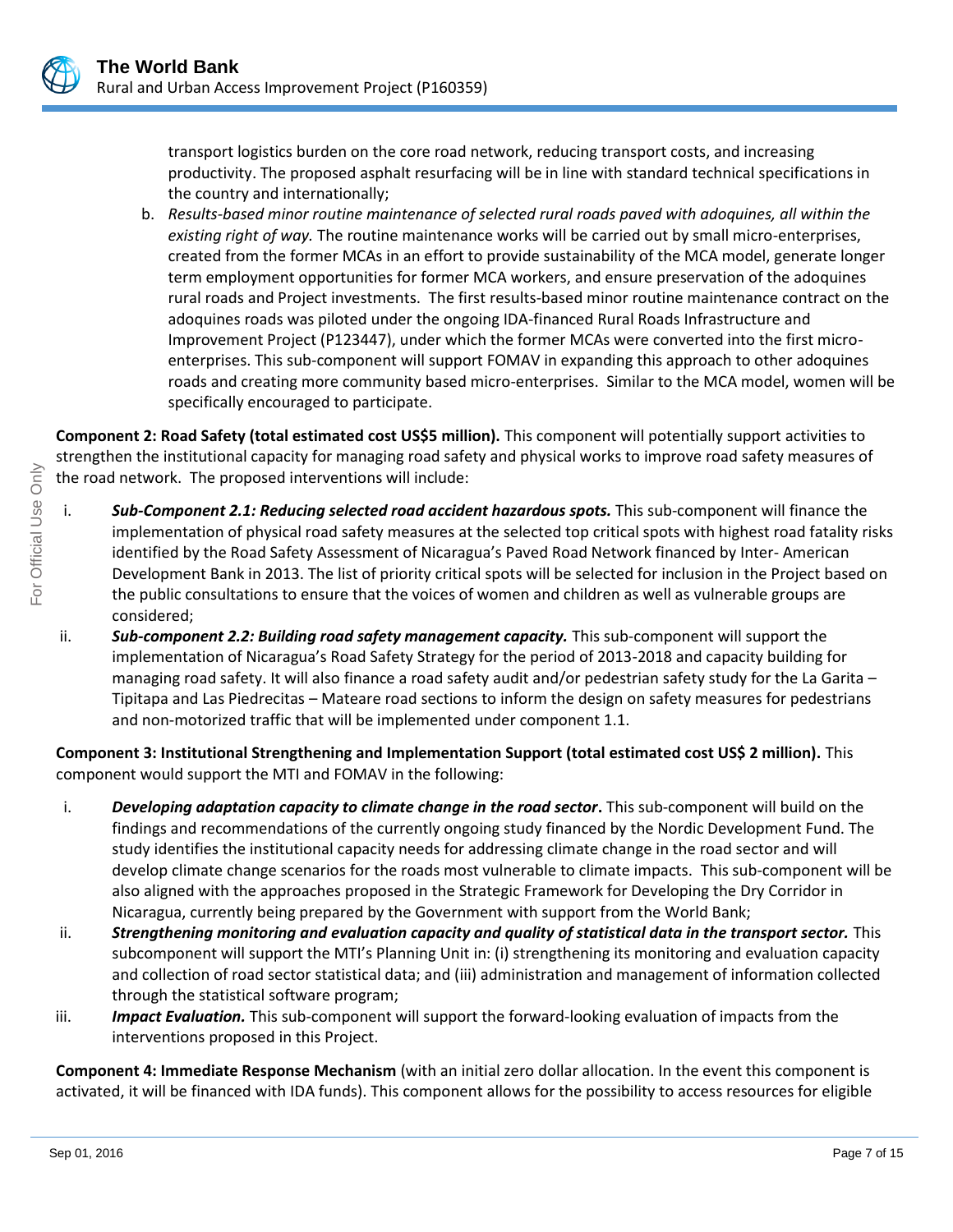

expenditures in event of an Eligible Crisis or Emergency, to provide immediate and effective response to said Eligible Crisis or Emergency. This component is being proposed for incorporation into the Project with zero allocation, given that Nicaragua is a country highly vulnerable to natural disasters and climate change phenomena such as drought, hurricanes, El Niño and its induced events including flooding and landslides, as well as geological hazards such as earthquakes and volcanic eruptions.

#### **SAFEGUARDS**

#### **A. Project location and salient physical characteristics relevant to the safeguard analysis (if known)**

Civil works will be undertaken on existing roads only, and no project components or activities are located in critical natural habitats.

The La Garita–Tipitapa and Las Piedrecitas–Mateare roads, proposed for expansion to four lanes, are located in Managua city. These civil works will necessitate the cutting of some old-growth trees along the current roadside. A peri-urban/urban reforestation plan will therefore need to be approved by La Militancia Sandinista del Instituto Nacional Forestal (INAFOR) and implemented by MTI. Given the presence of pedestrians and carriages, bicycles, and carts, a safe path for non-motorized transport (NMT) and pedestrians will be established during construction phase. The expansion to a four lane highway will also maintain a route for NMT.

The pavement of existing rural roads with adoquines is currently proposed in the following locations: Jícaro-Murra in Granada region, Corn Island in RACS, Macuelizo-Santa María in Nueva Segovia region, Cardenas in Rivas region, and La Libertad-San Pedro de Lóvago in Chontales region. These roads connect the productive regions to semi-urban commercial and regional urban centers and have been selected as part of Comprehensive Road Program in Productive Zones of Nicaragua developed under the ongoing Bank-financed road project (P123447). These regions are characterized as the most productive zones predominantly focusing on agricultural production and livestock activities. All civil works will take place along existing unpaved roads within existing right of way (RoW), with few steep sections, and are small in nature (community executed and consisting of a sand-cement base with adoquines placed on top). The potential environmental and social impacts are limited as these unpaved roads are already in use by vehicles. The works will be of the same magnitude as under the ongoing project, for which the screening process is already in place, and this same screening process will be used to ensure that any sections that might have a negative impact on protected areas or sensitive ecological habitats are not approved.

The periodic maintenance of core truck road section is proposed on San Lorenzo–Muhan section located in Chontales region. Maintenance works will take place within RoW of existing road and involve minor activities (surface cleaning, drainage structure repairs, patching of potholes, asphalt resurfacing), none of which are expected to have any significant social or environmental impacts.

#### **B. Borrower's Institutional Capacity for Safeguard Policies**

The MTI has a long track record implementing five previous Bank projects through its specially created project coordination unit Unidad Coordinadora de Recursos MTI – Banco Mundial (UCR MTI-BM). The considerable previous experience has increased the familiarity of MTI officials with the Bank's safeguards policies and procedures, as well as enabled the smooth project implementation and due diligence on fiduciary and safeguards matters. The same implementation arrangements will be retained for the proposed project as well, with MTI having the overall responsibility for project implementation. The Road Maintenance Fund (FOMAV, Fondo de Mantenimiento Vial)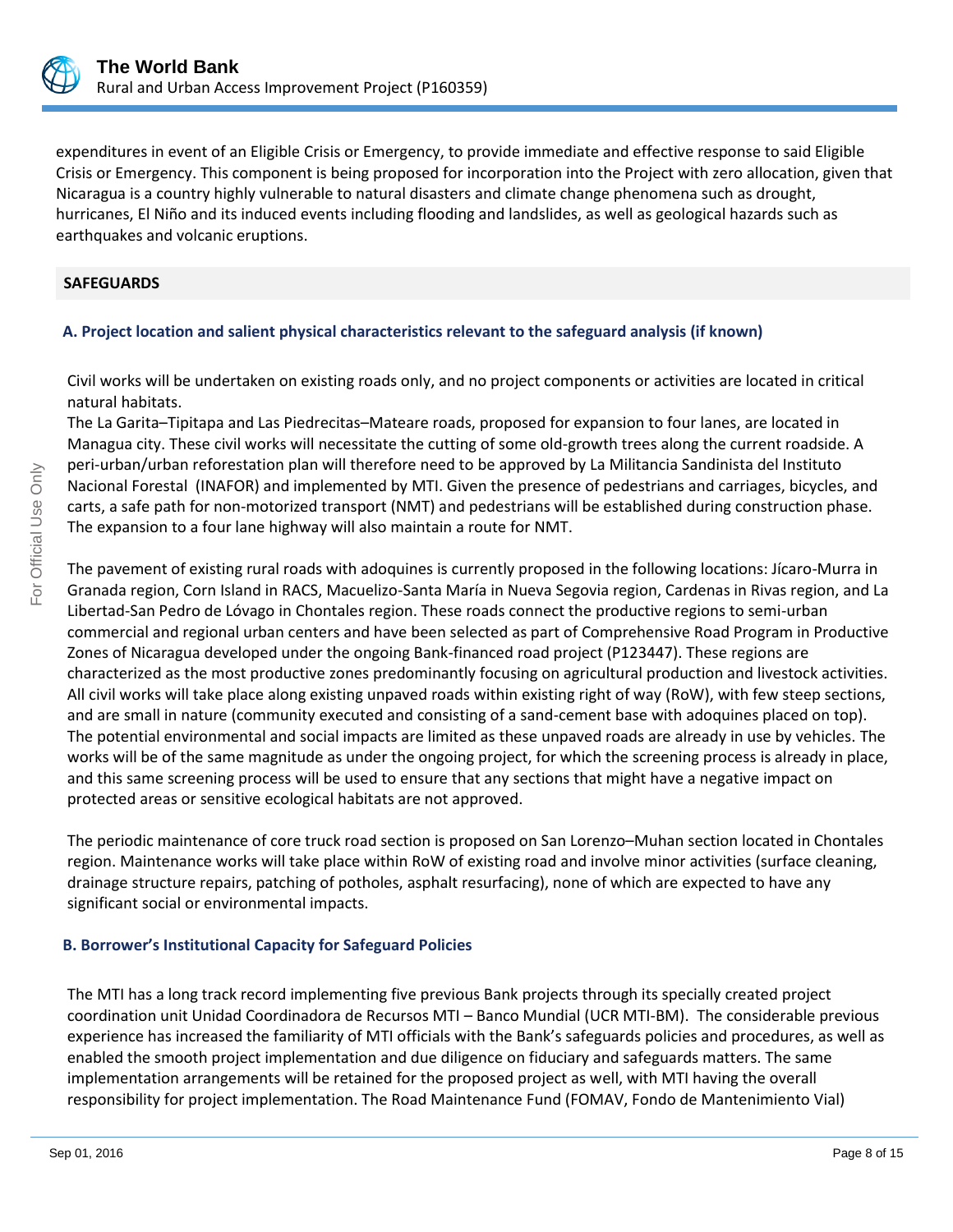

through UCR MTI-BM will be responsible for the implementation of maintenance sub-component 1.3. All day-to-day project management and fiduciary responsibilities will be handled by the director of the UCR MTI-BM, directly reporting to the Minister and Vice Minister of Transport and Infrastructure.

As a result of MTI's previous exposure to Bank safeguards, the organization has put in place appropriate environmental and social manuals and procedures to guide project preparation and implementation. The oversight and management of safeguard requirements for the project activities implemented by MTI will be handled by the Environmental and Social Management Division (DGA) of MTI, which has, over the years, enhanced its technical and reporting skills, as well as increased staff resources, on safeguards related issues. FOMAV will rely on the DGA for assistance with regards to safeguards requirements. This arrangement has proven to be effective during previous projects.

The Bank team assessed the adequacy of MTI and FOMAV's existing safeguards management tools, procedures and institutional arrangements to the nature and scope of the proposed project. Given the scope and nature of all potential adverse impacts essentially restricted to the construction phase, both MTI and FOMAV institutional capacity to manage safeguard risks have been found to be adequate. Nonetheless, based on this evaluation although capacity of the DGA of MTI is stronger in environmental safeguards compliance and in Health and Safety practices/policies, the DGA will need additional support and technical assistance to strengthen its social safeguards capacity, including the preparation and implementation of the ARAPs.

#### **C. Environmental and Social Safeguards Specialists on the Team**

Noreen Beg, Mariela Mena

#### **D. Policies that might apply**

| <b>Safeguard Policies</b>           | Triggered? | <b>Explanation (Optional)</b>                                                                                                                                                                                                                                                                                                                                                                                                                                                                                                                                           |
|-------------------------------------|------------|-------------------------------------------------------------------------------------------------------------------------------------------------------------------------------------------------------------------------------------------------------------------------------------------------------------------------------------------------------------------------------------------------------------------------------------------------------------------------------------------------------------------------------------------------------------------------|
|                                     |            | Based on OP 4.01, the project is classified as Category<br>B, as the associated potential environmental and<br>social impacts are moderate to low, site-specific, and<br>reversible in nature. Civil works will be undertaken on<br>existing roads only, and no project components or<br>activities are located in critical natural habitats.                                                                                                                                                                                                                           |
| Environmental Assessment OP/BP 4.01 | Yes        | As a result of the project there will be positive<br>impacts on health and quality of life; such as<br>reduction of Total Suspended Solids (TSPs) from<br>unpaved roads, noise reduction, travel time<br>reductions, decongestion with reduced GHG<br>emissions and improved air quality. The road<br>maintenance sub-component will also improve road<br>surface conditions and drainage, and reduce road<br>erosion. The road safety physical interventions will<br>improve safety for the pedestrians and NMT and<br>contribute to reduction of fatalities on roads. |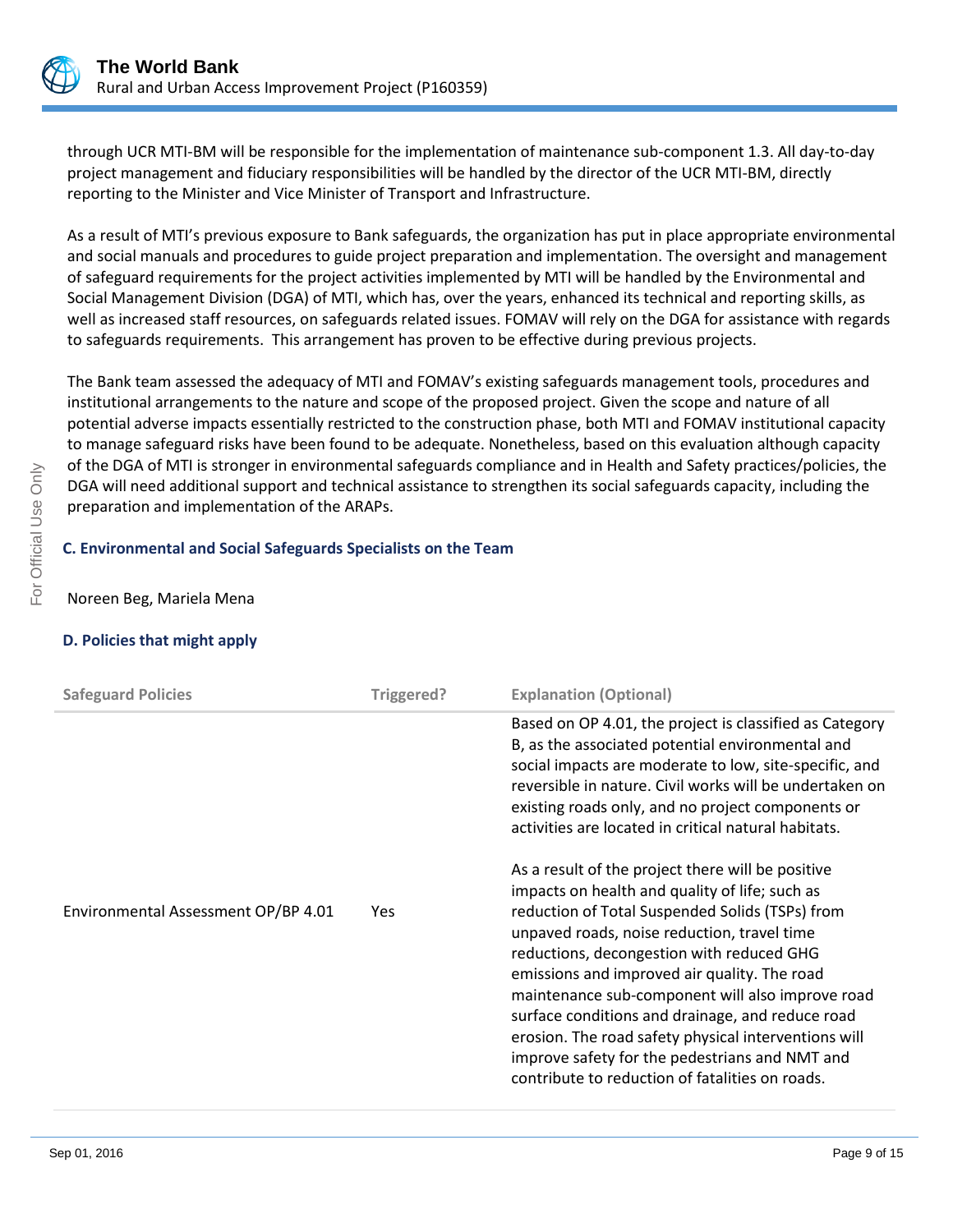

None of the proposed road sections traverse critical ecological habitats. Maintenance works would involve minor activities such as surface cleaning, repairing of drainage structures, patching of potholes, and resurfacing of asphalt, none of which are expected to have any significant impact. Upgrade of the urban access roads in La Garita – Tipitapa and Las Piedrecitas – Mateare will necessitate the cutting of some old-growth trees along the current roadside. A peri-urban/urban reforestation plan will therefore need to be approved by La Militancia Sandinista del Instituto Nacional Forestal (INAFOR) and implemented by the Ministry of Transport and Infrastructure (MTI). These trees have not been found to have any known societal or cultural significance that could lead to opposition from the community. Given the presence of pedestrians and carriages, bicycles, and carts, a safe thoroughfare for non-motorized transport and pedestrians will be established during the construction phase.

The type of safeguards instruments to be used are ESIAs and EMPs. The scope and structure of the content of the ESIAs follows the standard format for an ESIA for a Project of moderate impact. The ESIA describes the Project objective, and a description of the proposed works. It details the relevant legal, environmental, and institutional framework of Nicaragua. Information is provided on both direct and indirect areas of influence of the Project. A description of the physical, biological, and sociocultural environment is provided. Environmental and social impacts and their magnitude are addressed, as well as mitigation measures to minimize such impacts. An EMP is provided, with subsections on borrow pits, water and soil management, Environmental health and Safety, etc. A detailed reforestation and revegetation plan is included.

The team requested that the ESIAs from January 2015 be updated to include a new socio-economic survey, to determine if borrow pit sites have changed, and to note any changes in vegetation or number of trees. The team also asked that an evaluation of alternatives to the Project be included in the ESIA, as well as some information on Bank OPs triggered.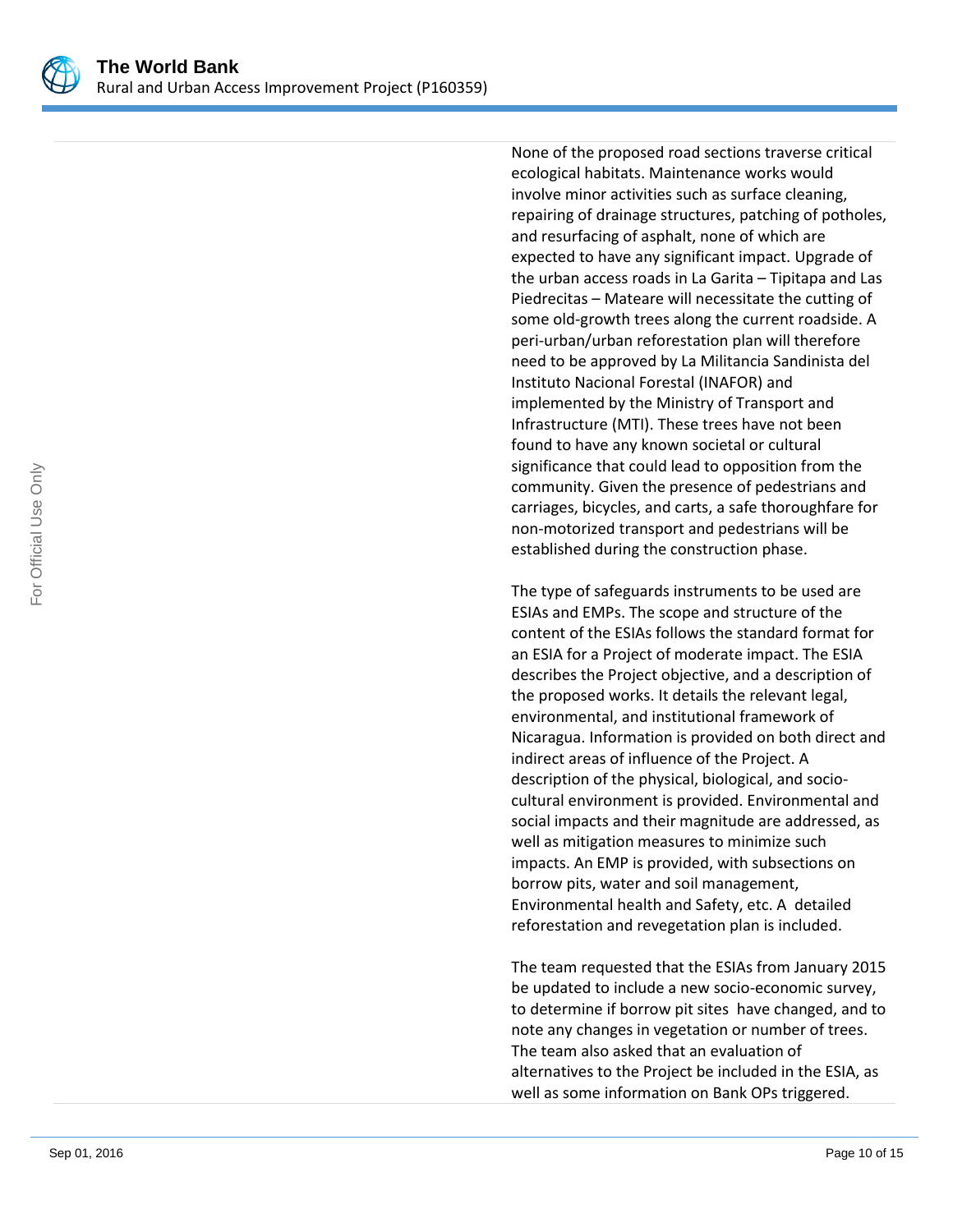

| For Official Use Only |                                        |            | Finally, the team asked for a section explaining how<br>the unpaved track parallel to the highway will be<br>maintained or replaced for the continued use of non-<br>motorized transport, both during construction and<br>the operational phase. The team also requested that<br>additional consultations with local communities be<br>held and recorded, and an appropriate grievance<br>mechanism established.                                                                                                                                                                                                                 |
|-----------------------|----------------------------------------|------------|----------------------------------------------------------------------------------------------------------------------------------------------------------------------------------------------------------------------------------------------------------------------------------------------------------------------------------------------------------------------------------------------------------------------------------------------------------------------------------------------------------------------------------------------------------------------------------------------------------------------------------|
|                       | Natural Habitats OP/BP 4.04            | Yes        | OP 4.04 is triggered on a precautionary basis. No<br>project components or activities are expected to<br>directly or indirectly cause any significant conversion<br>of or loss to any existing natural habitats. However,<br>there are some road sections with river crossings,<br>which require protection of river beds and/or<br>reforestation to reduce erosion and landslides.<br>Appropriate provisions will be included in the ESIAs<br>and EMPs. The ESIA and EMPs will include<br>appropriate screening criteria to ensure that: a)<br>impacts on rivers are properly evaluated; and b)<br>include mitigation measures. |
|                       | Forests OP/BP 4.36                     | No         | The project will not support civil works located within<br>forested areas or plantations as defined under OP<br>4.36. Although some of the rural roads may pass<br>through forested areas, the civil works (laying of<br>adoquines on existing unpaved roads) has low<br>environmental impact, and will not require the<br>removal of natural forest. Therefore, the policy is not<br>triggered.                                                                                                                                                                                                                                 |
|                       | Pest Management OP 4.09                | No         | This policy is not triggered. No pesticide or herbicide<br>will be utilized during road construction or road<br>maintenance under the project. The elimination of<br>vegetation at the edges of the roads will be<br>undertaken mechanically or manually, with no<br>chemicals involved.                                                                                                                                                                                                                                                                                                                                         |
|                       | Physical Cultural Resources OP/BP 4.11 | Yes        | OP 4.11 is triggered on a precautionary basis. All civil<br>works will take place within the right of way of<br>existing roads, and thus no impact to any physical or<br>cultural resource (PCR) is expected, nor will access to<br>places of worship or shrines be restricted during<br>construction. However, there will be land movements<br>and material banks usage, and chance findings may<br>occur. The ESIAs already submitted to IDA for review<br>already include chance finding mechanisms and<br>corresponding protocols of action.                                                                                 |
|                       | Indigenous Peoples OP/BP 4.10          | <b>TBD</b> | Indigenous people constitute about 8.2 percent of<br>Nicaragua's total population. Most are concentrated                                                                                                                                                                                                                                                                                                                                                                                                                                                                                                                         |
|                       |                                        |            |                                                                                                                                                                                                                                                                                                                                                                                                                                                                                                                                                                                                                                  |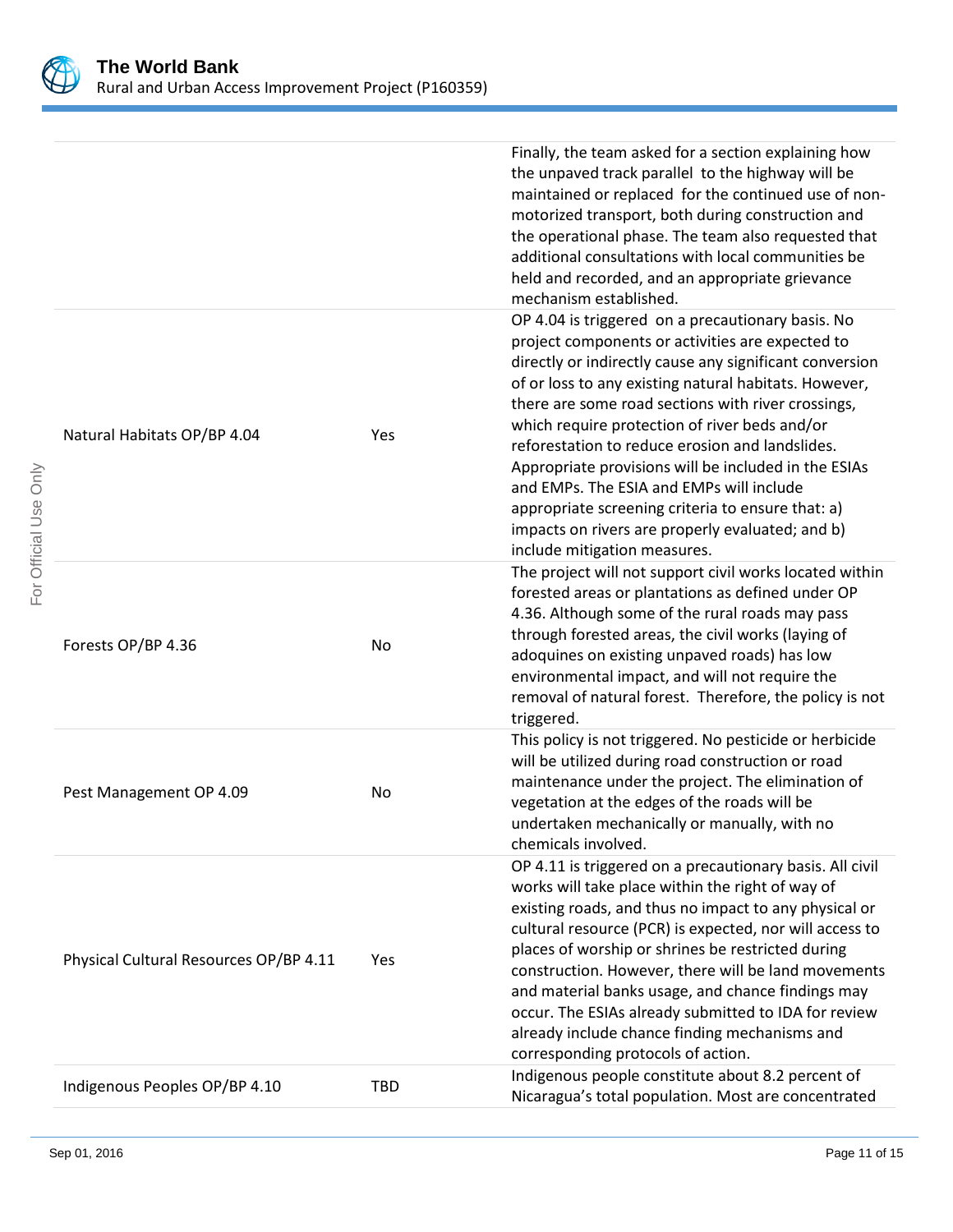

in the North Atlantic region; however, sizable minorities reside in the Central and Pacific regions, including part of Matagalpa, Leon and Rivas. To verify whether any of the roads financed by the project are located in the vicinity of these indigenous communities, a Social Assessment (SA) will be carried out and include public consultations with area residents to identify whether any of the residents self-identify as members of culturally distinct collectives or whether they possess customary social or political institutions. The SA will also include consultations with the indigenous people's legal and traditional representatives and community members to verify their broad support for the project. In case if indigenous people are identified to be present physically in the areas of influence of the road works, an Indigenous Peoples Plan (IPP) will be prepared prior to appraisal. No investments will be considered in locations where indigenous community is not supporting the project. Therefore, this policy is TBD until the completion of the SA at the proposed project sites. Civil works envisaged in component 1 for road

construction works and periodic maintenance and component 2 for implementation of physical measures for road safety may induce limited land acquisition in the form of strips of land in the right of way, which will include rocks, grass, trees and farmland. The upgrade of urban access roads in Managua due to the nature of works may induce some resettlement of encroachers and informal traders on the roadside. A site-specific Abbreviated Resettlement Action Plans (ARAP) will be prepared for two urban access roads (La Garita – Tipitapa and Las Piedrecitas – Mateare), consulted upon and disclosed after Bank's approval and prior to the award of contract. The contracts for both the supervision consultant and the works contractor on these two roads specifically will include the Environmental and Management Plan (ESMP) and the required resources to implement the ARAP (such as construction of small improvements for the encroachers and small vendors). Currently the client is preparing ARAPs for adequate compensation and sanitation under OP 4.12 BM. The number of people that may be affected and type of impacts associated

Involuntary Resettlement OP/BP 4.12 Yes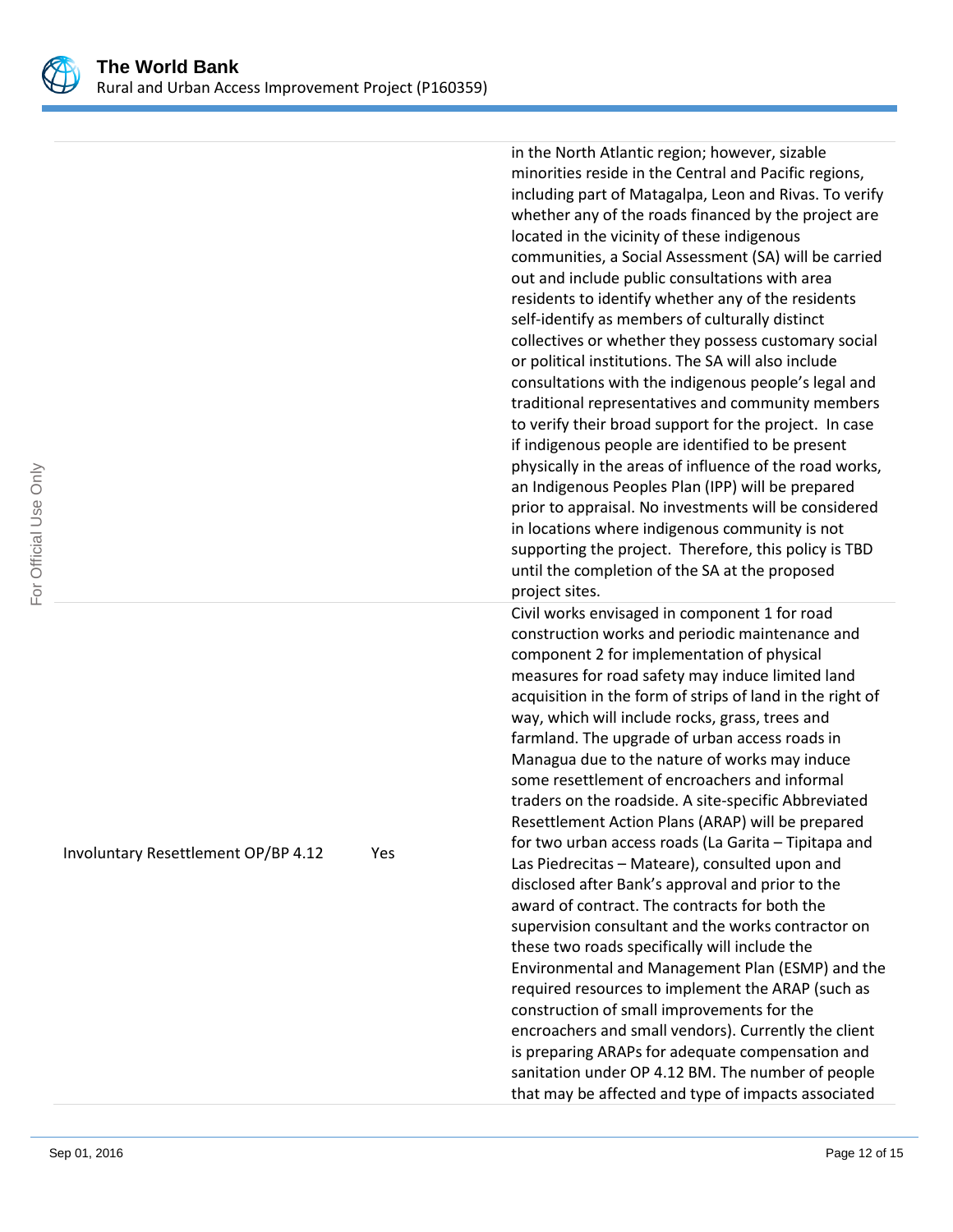

|                                                   |     | in the two roads (La Garita - Tipitapa and Las<br>Piedrecitas - Mateare) will be identified and<br>confirmed after the completion of the ARAPs.                                                                                                                                                                    |
|---------------------------------------------------|-----|--------------------------------------------------------------------------------------------------------------------------------------------------------------------------------------------------------------------------------------------------------------------------------------------------------------------|
|                                                   |     | In case that not all detailed designs are completed by<br>appraisal and there are slight changes in design<br>during implementation, that could result in the<br>involuntary taking of land, an RPF will be prepared<br>prior to appraisal to cover any potential social<br>impacts on all project financed roads. |
| Safety of Dams OP/BP 4.37                         | No. | OP 4.37 is not triggered as the project will not<br>support the construction or rehabilitation of dams<br>nor will support other investments which rely on the<br>services of existing dams.                                                                                                                       |
| Projects on International Waterways<br>OP/BP 7.50 | No  | The project will not affect international waterways.                                                                                                                                                                                                                                                               |
| Projects in Disputed Areas OP/BP 7.60             | No. | The project will not affect disputed areas as defined<br>under the policy OP 7.60. Therefore, the policy is not<br>triggered.                                                                                                                                                                                      |

### **E. Safeguard Preparation Plan**

Tentative target date for preparing the Appraisal Stage PID/ISDS

#### Dec 19, 2016

Time frame for launching and completing the safeguard-related studies that may be needed. The specific studies and their timing should be specified in the Appraisal Stage PID/ISDS

#### Site-specific Environmental and Social Impact Assessments (ESIAs):

(i) The proposed adoquines road sections are continuations of the sections financed by the Bank under previous and ongoing projects, and therefore, the respective ESIAs had already been prepared for the full lengths of these roads. However, the MTI is currently updating the ESIAs for these proposed sections and expects to submit them to the Bank for review by the end of October 2016. The scope of the works will be of the same magnitude as under ongoing Bankfinanced project, which already has a screening process in place. This existing screening process will be used to ensure that any of the new proposed interventions that might have a negative impact on protected areas or sensitive ecological habitats are not approved. All ESIAs will be finalized, consulted upon and disclosed after Bank approval and before project appraisal in the country and InfoShop;

(ii) The site-specific ESIA for the upgrade of the La Garita – Tipitapa urban access road has also been submitted to the Bank in April 2016, and comments have been provided to the MTI. The site-specific ESIA for the Las Piedrecitas – Mateare urban access roads is currently under preparation and expected to be completed by the end of September 2016. These ESIAs will incorporate peri-urban/urban reforestation or tree replacement plans as necessary, prior to final approval. All ESIAs will be finalized, consulted upon and disclosed after bank approval and before project appraisal in the country and InfoShop;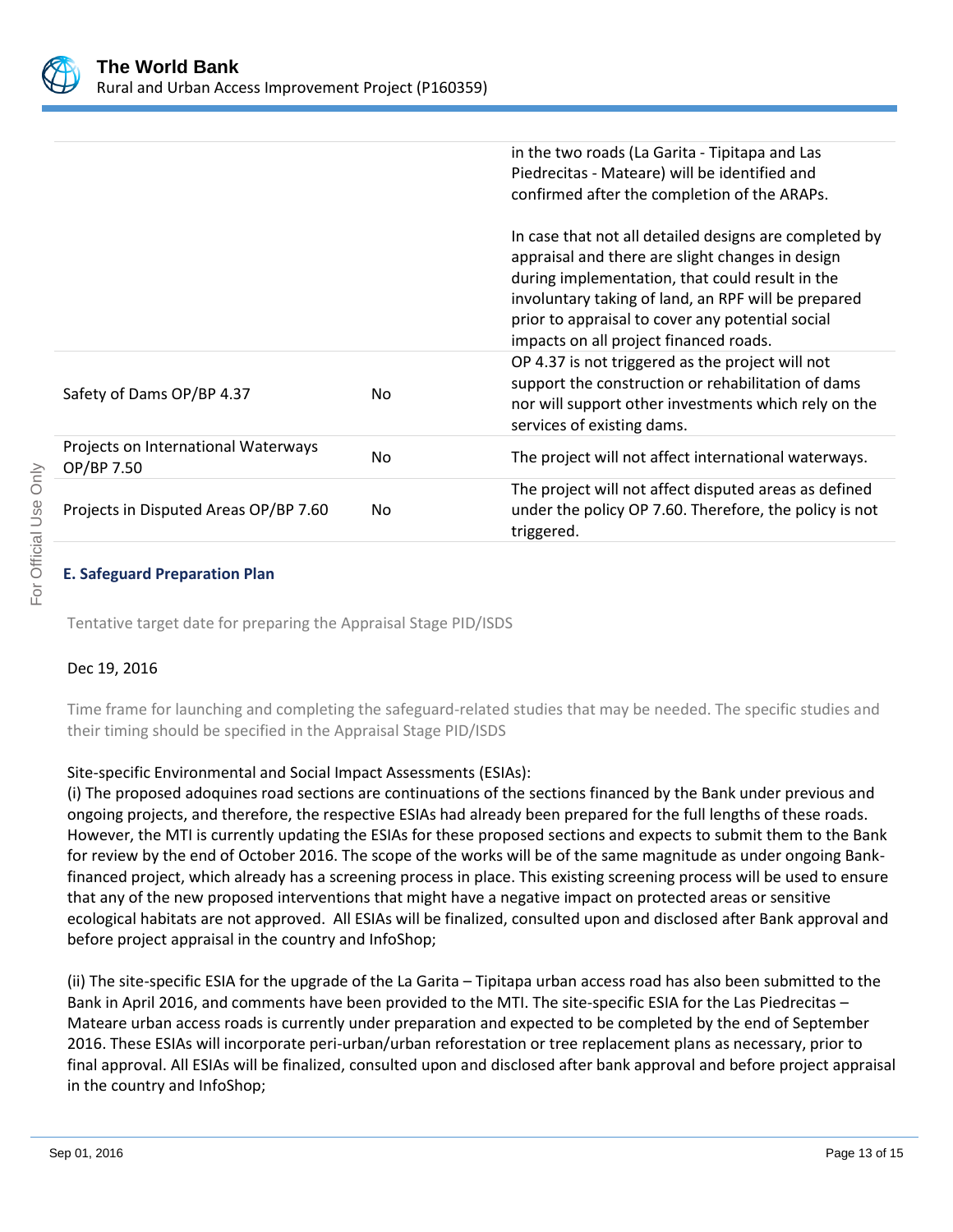

(iii) The site-specific ESIA for the periodic maintenance of San Lorenzo – Muhan trunk road section is currently under preparation and expected to be completed by the end of September 2016, consulted upon and disclosed in the country and InfoShop after bank approval and before project appraisal.

Abbreviated Resettlement Action Plan ARAPs:

(i) The preparation of the ARAPs for two urban access roads, La Garita – Tipitapa and Las Piedrecitas – Mateare, is underway and will be completed, consulted upon and disclosed after Bank's approval and before project appraisal both in the country and Infoshop.

#### Resettlement Policy Framework (RPF):

(i) In case that not all detailed designs are completed by appraisal and there are slight changes in design during implementation, that could result in the involuntary taking of land, an RPF will be prepared prior to appraisal to cover any potential social impacts on all project financed roads.

#### **CONTACT POINT**

**World Bank**

# For Official Use Only For Official Use Only

Sevara Melibaeva Senior Transport Economist

#### **Borrower/Client/Recipient**

Republic of Nicaragua

#### **Implementing Agencies**

Ministerio de Transporte e Infraestructura (Ministry of Transport and Infrastructure) Cristhel Guzman Directora UCR-MTI-BM cristel.guzman@mti.gob.ni

Road Maintenance Fund (FOMAV) Karen Molina Directora Ejecutiva kmolina@fomav.gob.ni

#### **FOR MORE INFORMATION CONTACT**